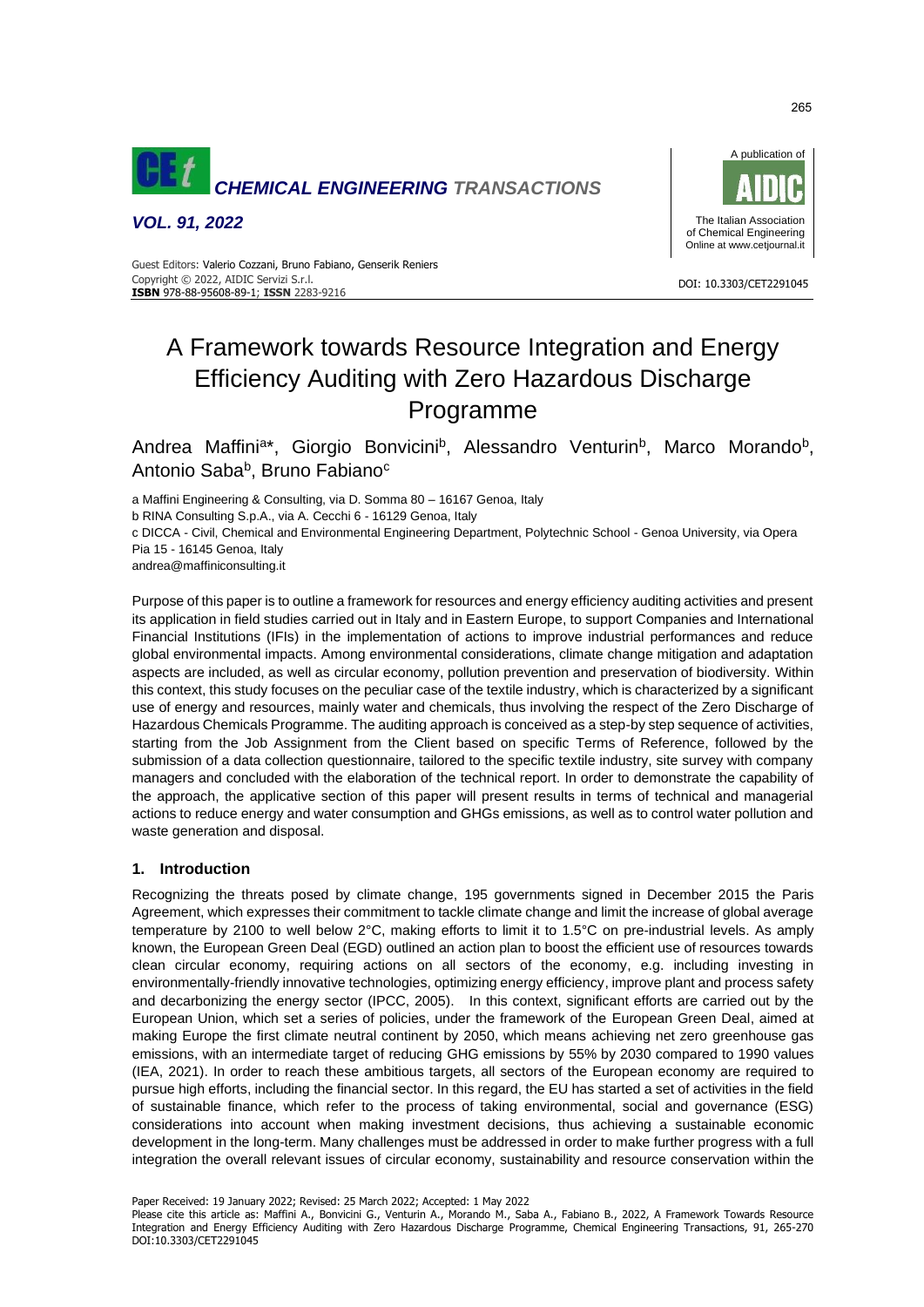process safety paradigm, while moving towards Industry 4.0, where the role of process engineering should include a critical and balanced application of new developments in data science and digital technology with fundamentals science and engineering principles (Pasman et al., 2021). Following the initiatives launched by the European Union, the higher attention paid by the financial players and the stakeholders worldwide to ESG topics, also several industrial sectors have mobilized towards the reduction of their environmental impacts. Among these industrial sectors, significant efforts are being made by the textile sector, which is characterized by a significant consumption of resources (energy, water, chemicals, etc.) and consequent impact on climate change and environmental aspects. According to the European Environmental Agency, consumption of textiles in the EU is the fourth highest pressure category in terms of use of primary raw materials and water (after food, housing and transport), and the fifth category for GHG emissions. Taking this into account, the European Green Deal, the Circular Economy Action Plan and the Industrial Strategy included textile sector among the priorities in which the EU has to invest to achieve carbon neutrality and circular economy. For the above-mentioned reasons, in the first quarter of 2022, the EU will release its Strategy for Sustainable Textiles (European Commission, 2022), whose aim will be to set a comprehensive framework "to boost the competitiveness, sustainability and resilience of the EU textile sector, taking into account its strengths and vulnerabilities, and also addressing its environmental and social impacts". The Strategy will include actions aimed at making the textile ecosystem fit for circular economy, that is, focusing, among other topics, on improving textile waste collection and recycling, enhancing design for sustainability, increasing the use of secondary raw materials, reducing energy, water consumptions and tackling the presence of hazardous chemicals in textile products. Nevertheless, several initiatives aimed at increasing the sustainability and reducing the environmental impact of the textile production sector had already been launched in the last decade; in this article, two of them are worth explicitly being recalled, i.e. the US Natural Resources Defense Council (NRDC) Clean by Design initiative (Greer, 2013) and the Zero Discharge of Hazardous Chemicals initiative (ZHDC, 2021). The Clean by Design initiative was launched in 2007 and then joined by several multinational fashion brands and retailers, willing to reduce the impact of their worldwide supply chain on the environment. Based on the analysis of more than 200 textile mills of all ages and sizes, the program has proposed a set of actions characterized by excellent environmental benefits and financial return on investment. On the other hand, the ZDHC Foundation was founded in 2011 by 6 Signatory Brands that committed to a joint roadmap transforming their value chains; in 2014 the Manufacturing Restricted Substances List (MRSL) was published, i.e. a list of harmful chemical substances (cleaners, adhesives, paints, inks, detergents, dyes, colorants, auxiliaries, coatings and finishing agents) whose use needs to be removed in order to protect consumers and minimize the negative impacts on the environment as well as on the health and safety of production workers and local communities (ZHDC, 2021).

## **2. Methodology**

This paper is based on the experience of the Authors in carrying out energy and resource efficiency audits integrated with Zero Hazardous Discharge Programme procedures, on behalf of private companies and International Financial Institutions in the European Union and in developing Countries (Maffini et al., 2021). The Resources and Energy Efficiency Audits (REEA) are focused on analysing the baseline situation of the plant in terms of consumptions and environmental performance and identify opportunities to reduce the use of energy (electricity, fuels and secondary energy carriers like steam, superheated water, etc.) and resources (water, chemicals, raw materials, etc.), as well as the production of wastes and the related impacts on the environment in terms of greenhouse gases and pollutant emissions to air and water. Moreover, they aim at identifying and filling any gap towards environmental and safety laws and regulations and improve compliance with applicable legislation and regulations. Therefore, the main objectives of the REEA include:

- the collection of data related to consumptions and production of the plant, the calculation of Key Performance Indicators (KPI) and the execution of a benchmarking analysis;
- the preliminary evaluation of the baseline situation of the plant in terms of overall resource efficiency;
- the identification of a set of investment opportunities, with the execution of a technical and financial prefeasibility study.

The REEA analysis relies on the conceptual methodology developed for energy audits in UNI CEI EN 16247-1 technical standard, which defines an energy efficiency audit as "a systematic inspection and analysis of the energy use and consumption of a plant, building, system or organization, with the aim of identifying and reporting on energy flows and the potential for energy efficiency improvements". Unfortunately, there is no similar standard for REEA, but approach similar to energy audits was conceived to obtain the same level of results. **Errore. L'origine riferimento non è stata trovata.**, adapted from UNI CEI EN 16247-1 technical standard, provides an overview of the steps involved into the ad-hoc designed audit process (Bonvicini, 2018).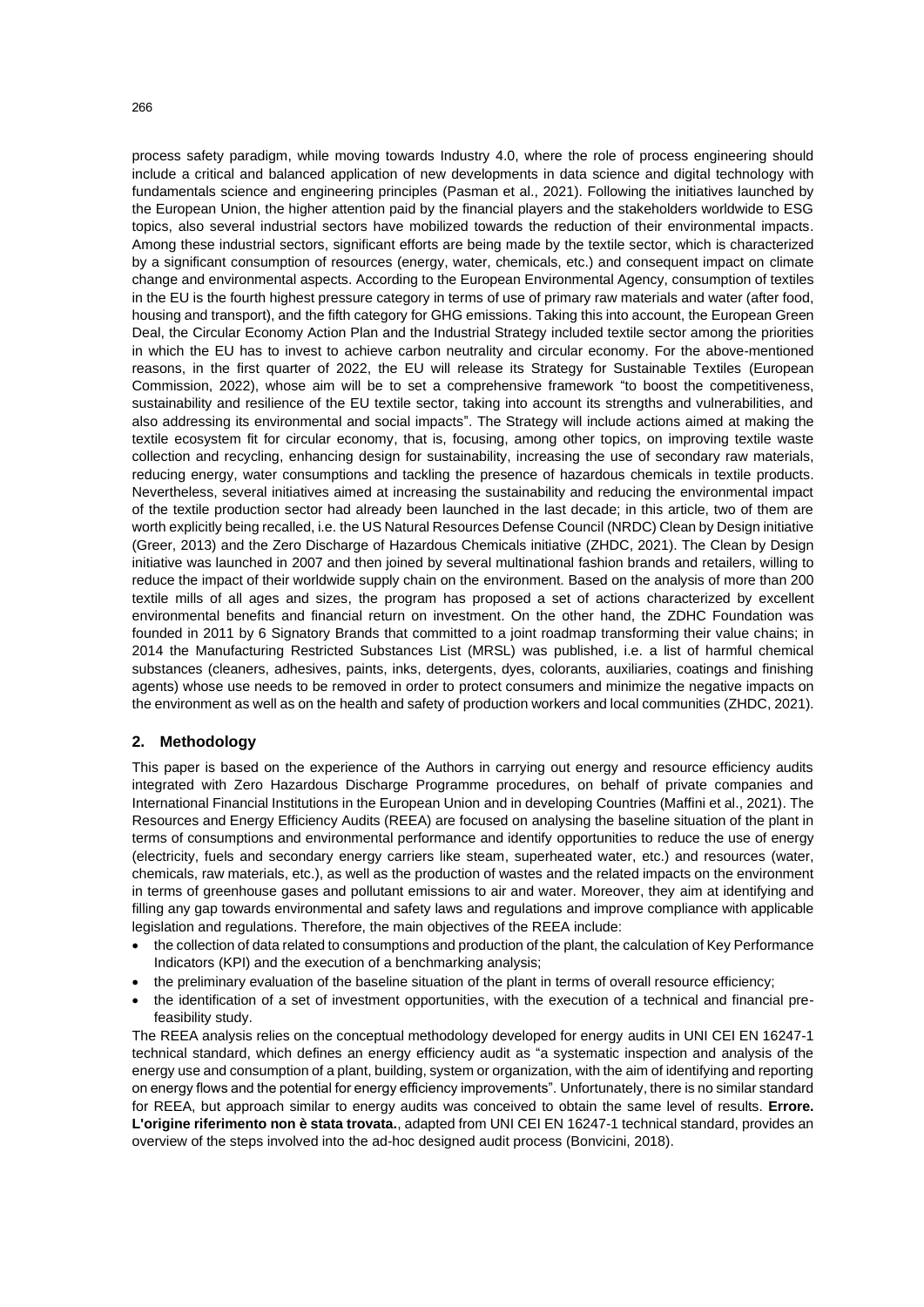

*Figure 1: Schematic flow sheet developed for the energy audit process (Bonvicini, 2018).*

Based on the steps presented in the technical standards, the main phases of the audit are:

- introductory contact, to set the framework of the analysis and kick-off meeting, aimed at identifying data to be collected, measurements to be done, equipment to be installed, etc.;
- data collection, regarding energy/resources consumptions and costs, characteristics and use of the equipment, general features of the processes and facilities, plant production data;
- site visit, to inspect the plant, evaluate typical uses of energy and resources, identify areas for additional data collection, take spot measurements, identify potential improvement areas;
- analysis, to draw energy and material balances, determine breakdown of consumptions, calculating Key Performance Indicators and benchmarking with international and local reference values, elaborating detailed proposals for improvement of resource efficiency;
- reporting, to produce a document summarizing the background information on the plant, its consumptions and production, energy/mass balances and analysis and an action plan for improving resource efficiency, including technical and financial aspects and recommendations for monitoring;
- final meeting, to discuss the results of the audit with the organization.

In this resource efficiency audit procedure, three main activities can be considered as the most important ones, i.e. benchmarking, gap analysis versus best practices, check of possible use of substances in MRSL, briefly described in the following lines. Benchmarking is useful since it allows calculating the specific consumption of resources and energy per unit of product, typically the unit of mass of fabric in the case of the textile industry, and comparing it over time for the same plant ("internal benchmarking"), or with reference values ("external benchmarking") in order to evaluate the resource efficiency performance of the plant versus the best available technologies. In this context, the availability of detailed monitored data regarding consumptions and production of the plant are fundamental, whereas external reference values are generally taken from publications and reports issued by category associations or international institutions, like the BREF (EU Best Available Techniques Reference Documents) documents for the Textile Industry developed by the JRC of the European Commission (European Commission, 2003). The gap analysis versus the applicable best practices is carried out based on the outcomes of the data collection and the site visit, considering the presence of systems and/or the adoption of management practices aligned with best international standards. From the technological point of view, the most relevant list of best practices is constituted by the already mentioned BREF for Textile Industry (European Commission, 2003) and for Energy Efficiency (European Commission, 2009); in addition, the most interesting opportunities for improvement of resource efficiency that are screened are those identified in the NRDC Clean by Design project and in the experience developed in carrying out resource efficiency audits for textile mills. According to the approach defined by NRDC Clean by Design project (Greer et al., 2013), ten best practices are hereby outlined:

- Install Meters to Measure Savings, and Read Them;
- Water Leak Detection, Preventive Maintenance, Improved Cleaning;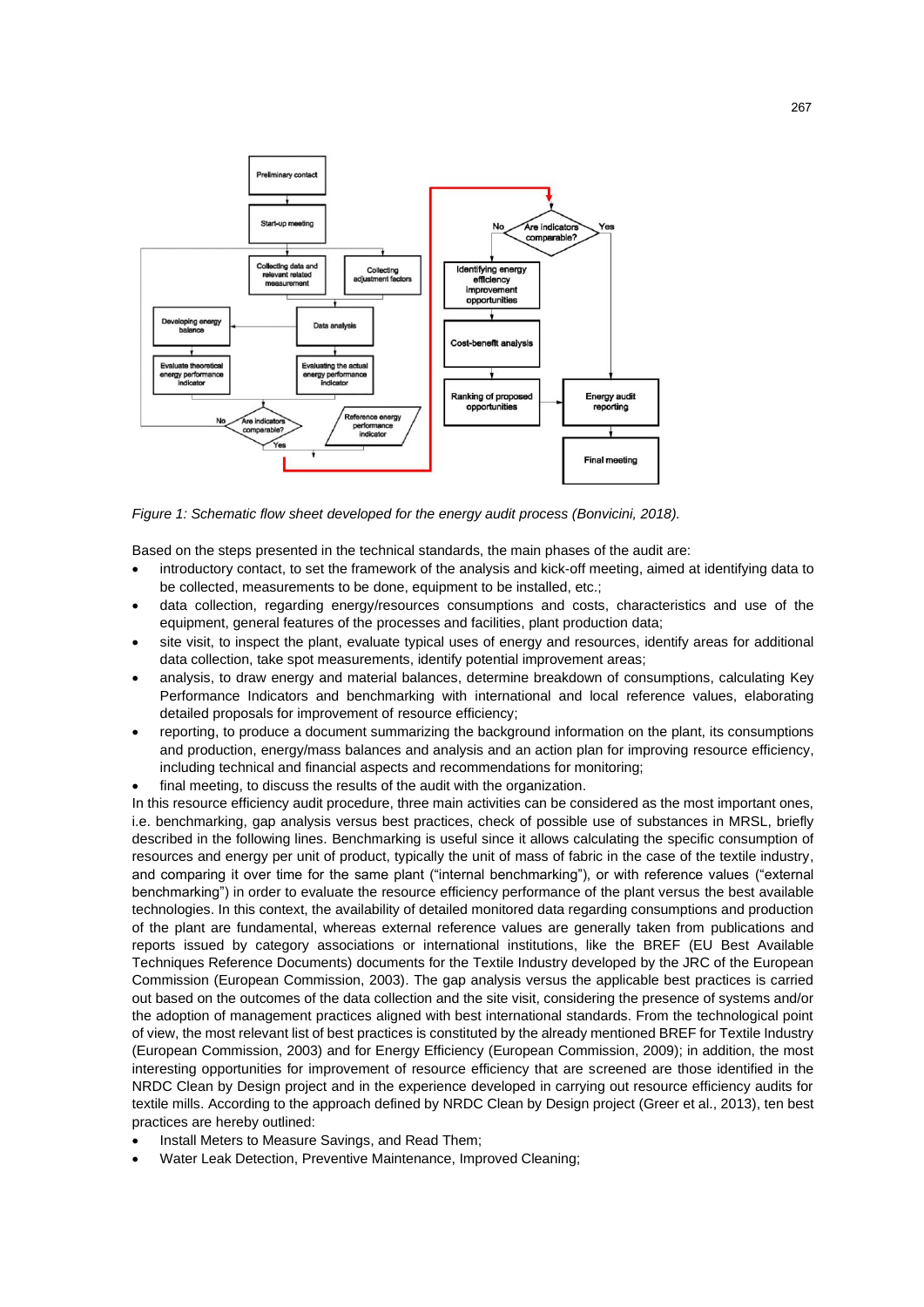- Reuse Cooling Water:
- Reuse Condensate;
- Reuse Process Water;
- Recover Heat from Hot Water:
- Improve Boiler Efficiency:
- Maintain Steam Traps and Steam System;
- Insulate Equipment and Tanks:
- Recover Heat from Hot Air;
- Optimize Compressed-Air System.

With specific reference to the best practice on insulation of equipment and tanks, **Errore. L'origine riferimento non è stata trovata.** provides an example of on-site assessment by infrared camera to identify potential areas where insulation needs to be improved.



*Figure 2: Infrared assessment of thermal insulation level.*

Although originally conceived for China, all of the above-mentioned good practices resulted to be applicable also within the European context; based on the extensive REEA activity carried out, an additional list of five Best Practices was developed, which include:

- Enhancing Wastewater Pre-Treatment;
- Reducing the Use of Steam for Producing Low Temperature Heat;
- Exploiting High Efficiency Heat Recovery and Stratification Technologies in Heat Storage Tanks;
- Optimizing Air Conditioning Systems;
- Diffusing Variable Speed Drives on Electric Motors.

Factories pay great attention to the issues of sustainability and the rational use of energy and resources and, in this perspective, the audit activity at the suppliers of the textile industry can count on the methodological reference given by the activities started in the 2010 by the National Resource Defense Council (NRDC) as part of the Clean by Design program, to reduce the environmental footprint of the textile industry. The objective of the program is to identify a series of simple and low-cost opportunities to save water, electricity and fuels with limited investments that do not impact on the quality of the product; the measures identified must have a short payback (2-3 years). In addition to the standard approach of the Clean by Design program, in this case the list of chemical substances used was also analyzed, which was compared with the Manufacturing Restricted Substances List - MRSL, i.e. the list of substances prohibited is based on of the objectives that the group has set itself in relation to the ZDHC protocol. As part of the MRSL Implementation Survey organized by leading fashion groups among their suppliers, in which the groups have set objectives according to the ZDHC (Zero Discharge of Hazardous Chemicals) protocol, the groups provided a list of chemical subcontractors with related supplies, indicating the production phase in which they were applied and the type of product. The main chemicals used are divided into three main lines of treatments, namely dying, finishing and other processes. Subsequently the analysis on the use of substances present in the MRSL checklist is developed according to a stepwise approach, i.e.:

- LCA development of the textile plant and selection of the process units and the harmful substances from MRSL checklist; for instance, in a dying process, list of prohibited dyes would be cross-checked;
- meeting with the factory, the possible hazardous chemicals shortlisted from the MRSL on the basis of the plant process are compared with the actual substances applied in the plant;

268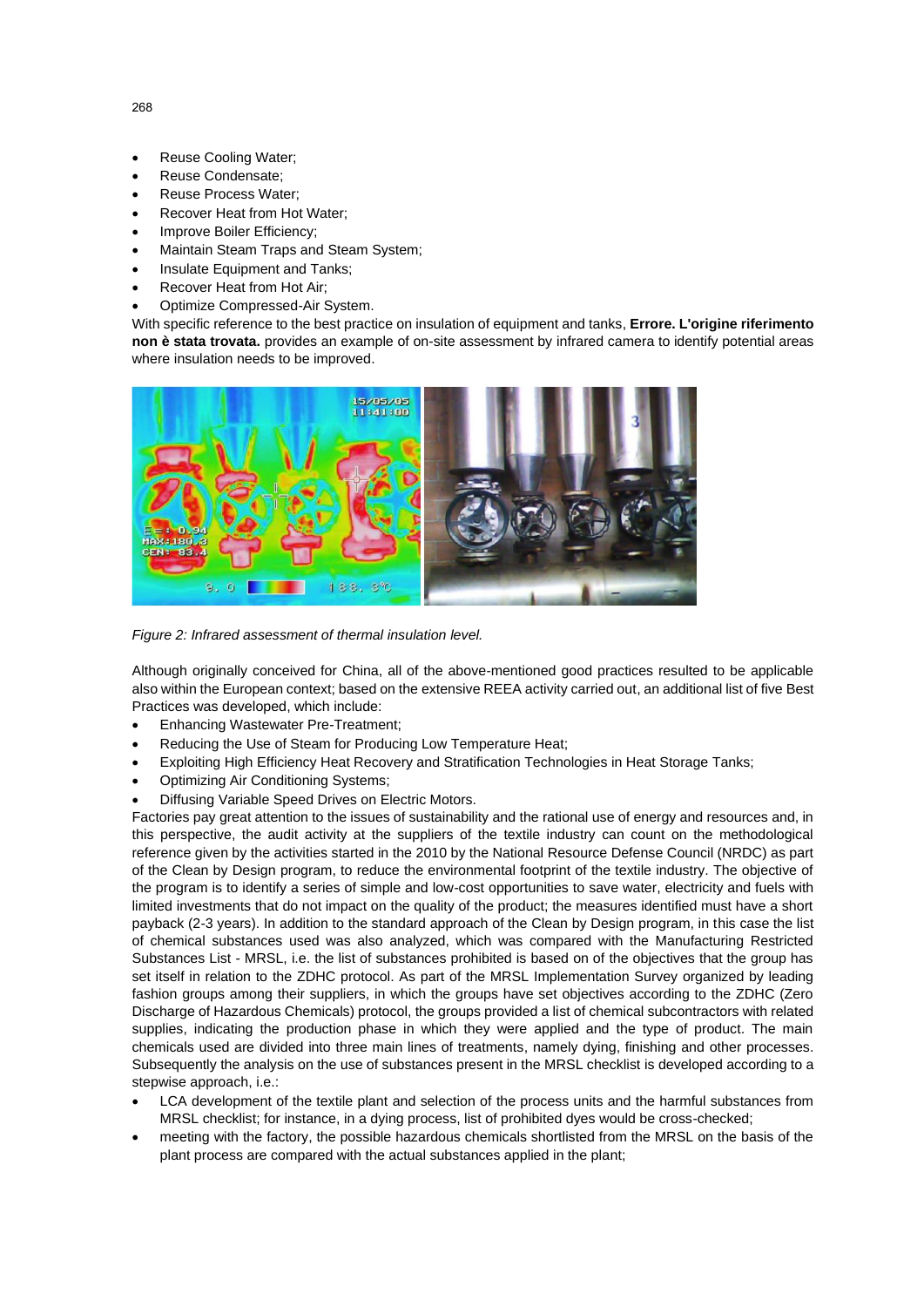• to conclude, should the use of one hazardous chemical be confirmed by plant operator, the possible replacement with harmless chemicals is discussed with the company and proposed in the report, according to the guideword substitution of inherent safety approach derived from the process sector. In order to attain the evaluation of the current level of resource efficiency of the plant KPI are defined and applied to each equipment and operational practices adopted. The average values found as a result of the energy and resource efficiency assessments done at integrated textile production plants (i.e. processes of warpingweaving-washing/dyeing-finishing) are summarized in Table 1. The wide value ranges are connected to the different levels of efficiency and, most of all, to the specific processes carried out to realize a high-quality final product, which may differ significantly from a plant to another depending on client requirements.

| <b>KPI</b> definition | Unit  | Range           |  |  |
|-----------------------|-------|-----------------|--|--|
| Electricity           | kWh/t | $3,200 - 7,100$ |  |  |
| <b>Thermal Energy</b> | kWh/t | 17,700          |  |  |
|                       |       | 41,600          |  |  |
| <b>Primary Energy</b> | kWh/t | 20,500          |  |  |
|                       |       | 59,300          |  |  |
| Water                 | l/t   | $90 - 450$      |  |  |

## **3. Results and discussion**

The results of the resource efficiency audit activities can be summarised as follows:

- the evaluation of the current level of resource efficiency of the plant in qualitative (technological features of equipment, operational practices adopted) and quantitative terms (Key Performance Indicator values); Table 2 provides a detailed quantitative example of KPI analysis in the context of a REEA for an actual textile production plant in Eastern Europe and the following assessment is presented in form of immediate readability in the radar graph shown in Figure 3;
- the definition of an investment plan for resource efficiency, with a pre-feasibility study based on technical and financial aspects for each proposed improvement, including an evaluation of CAPEX and OPEX, of achievable energy/material savings, avoidable GHG emissions, financial parameters including IRR, NPV, PBT; for the largest textile plant for which this kind of analysis was carried out, the proposed improvements allowed a reduction by 5% of primary energy demand and energy-related GHG emissions, and a reduction by 35% of wastewater discharge;
- the identification of further solutions to mitigate environmental impact of the plant, which could also become part of the above-mentioned projects in form of investment in equipment and materials;
- a check of sustainability and hazard reduction of the plants process possibly according to inherent safety principles and ZDHC approach including, as well, a further assessment of the overall factory impact.

| KPI                                               | KPI site                     | KPI site | High performance Low performance KPI score KPI score |           |                         |      |
|---------------------------------------------------|------------------------------|----------|------------------------------------------------------|-----------|-------------------------|------|
|                                                   | baseline                     | project  | benchmark                                            | benchmark | baseline [%]project [%] |      |
| Raw material [t/t product]                        | 1.06                         | 1.06     | 1.01                                                 | 1.25      | 88.2                    | 88.2 |
| Primary<br>energy                                 | purchase 17,325.76 16,531.34 |          | 4,000                                                | 70,000    | 87.9                    | 88.6 |
| [kWh/t product]                                   |                              |          |                                                      |           |                         |      |
| consumption 21,963.46 20,934.97<br>Primary energy |                              |          | 4.000                                                | 70.000    | 83.7                    | 84.6 |
| $[KWh/t$ $_{product}]$                            |                              |          |                                                      |           |                         |      |
| GHG [kgCO2/t product]                             | 3,496.12                     | 3.338.84 | 1.146.40                                             | 20,795.76 | 92.8                    | 93.3 |
| Freshwater use [I/ t product]                     | 142.13                       | 89.44    | 50.00                                                | 500.00    | 87.7                    | 94.7 |
| Wastewater [I/ t product]                         | 142.18                       | 92.13    | 50.00                                                | 500.00    | 87.7                    | 94.4 |
| Overall technical score project                   |                              |          |                                                      |           | 88.0                    | 90.6 |
|                                                   |                              |          |                                                      |           |                         |      |

#### *Table 2: Evaluation of KPI and relative performance evaluation*

According to the performed auditing process, combining textile plant process and life cycle it is possible attaining a comprehensive performance profile for the protection of the global environment, especially by proper selecting the technologies at the design stage, not limiting the efforts to the conventional efforts towards CAPEX and OPEX reductions and to the local impact parameters.